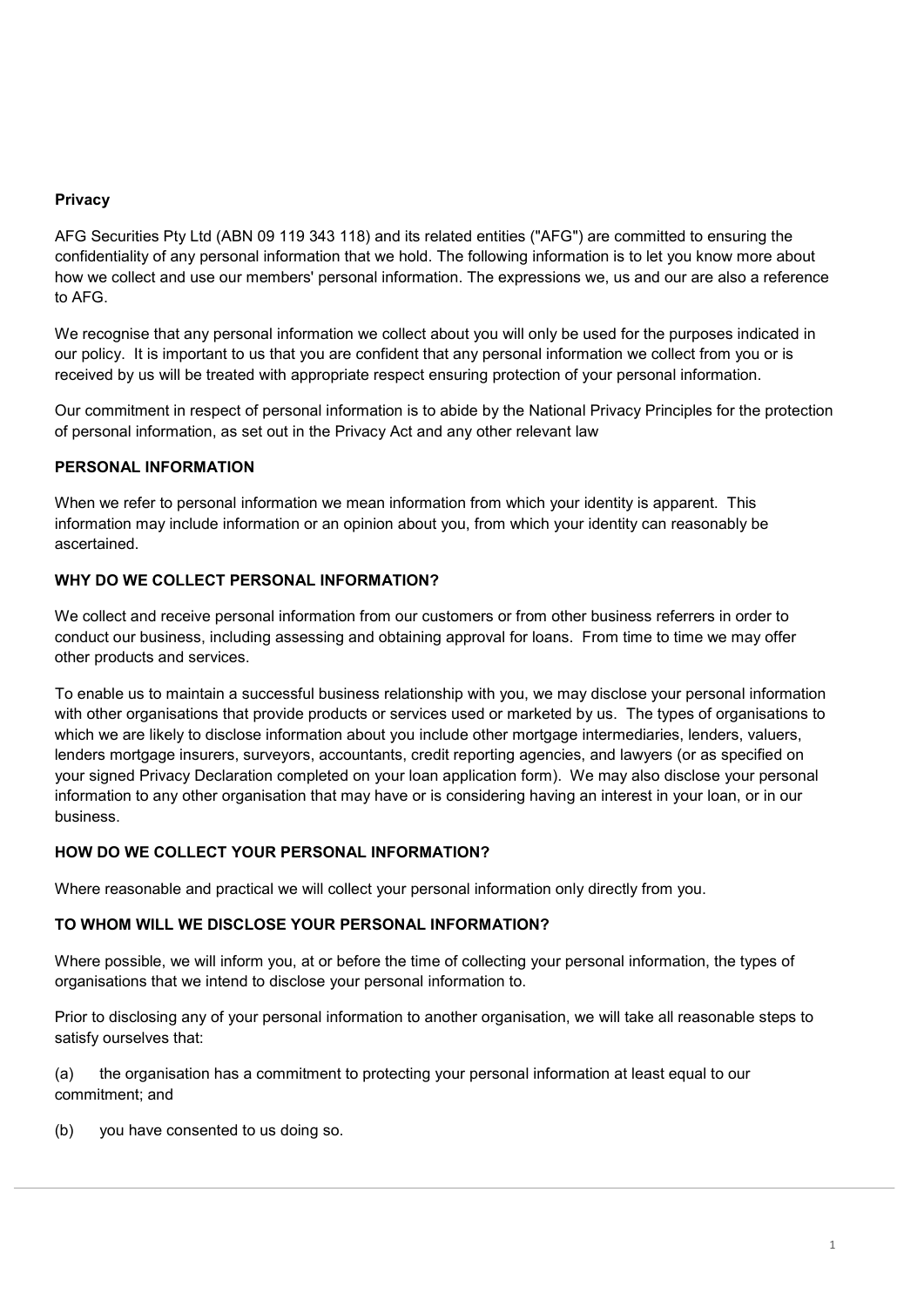Sometimes we are required or authorised by law to disclose your personal information. Circumstances in which we may disclose your personal information would be to a Court or Tribunal in response to a request or in response to a subpoena or to the Australian Taxation Office.

## **DIRECT MARKETING**

From time to time we may use your personal information to provide you with current information about mortgage loans, special offers you may find of interest, changes to our organisation, or new products or services being offered by us or any company we are associated with.

If you do not wish to receive marketing information, you may at any time decline to receive such information by contacting our offices by telephoning 1800 629 948 or by writing to us at P.O Box 710, West Perth WA 6872. We will not charge you for giving effect to your request and will take all reasonable steps to meet your request at the earliest possible opportunity. However we are legally required to provide you with specific details concerning the products and services we provide to you. We would then continue to provide you with required information whilst respecting your request in regards to direct marketing information.

## **WEBSITE STATISTICS**

To help us deliver a relevant and informative website service, we may also gather certain statistics about our website traffic, which makes use of cookies and web beacons to capture browser details, search engines used and other website usage information, but under no circumstances is any personal information collected.

The statistics gathered provide us with information on usage of the site, such as the number of pages viewed, number of unique visitors, common entry and exit points, search engines and search terms used and the effectiveness of the various areas on the site.

## **UPDATING YOUR PERSONAL INFORMATION**

It is important to our relationship that the personal information we hold about you is accurate and up to date. During the course of our relationship with you we will ask you to inform us if any of your personal information has changed.

If you wish to make any changes to your personal information, you may contact us. We will generally rely on you to assist us in informing us if the information we hold about you is inaccurate or incomplete.

## **ACCESS TO YOUR PERSONAL INFORMATION**

We will provide you with access to the personal information we hold about you. You may request access to any of the personal information we hold about you at any time.

To access personal information that we hold about you, use the contact details specified above. We may charge a fee for our costs in retrieving and supplying the information to you.

### **DENIED ACCESS TO PERSONAL INFORMATION**

There may be situations where we are not required to provide you with access to your personal information. For example, such a situation would be information relating to an existing or anticipated legal proceeding with you, or if your request is vexatious.

An explanation will be provided to you, if we deny you access to your personal information we hold.

### **BUSINESS WITHOUT IDENTIFYING YOU**

In most circumstances it will be necessary for us to identify you in order to successfully do business with you, however, where, it is lawful and practicable to do so, we may offer you the opportunity of doing business with us,